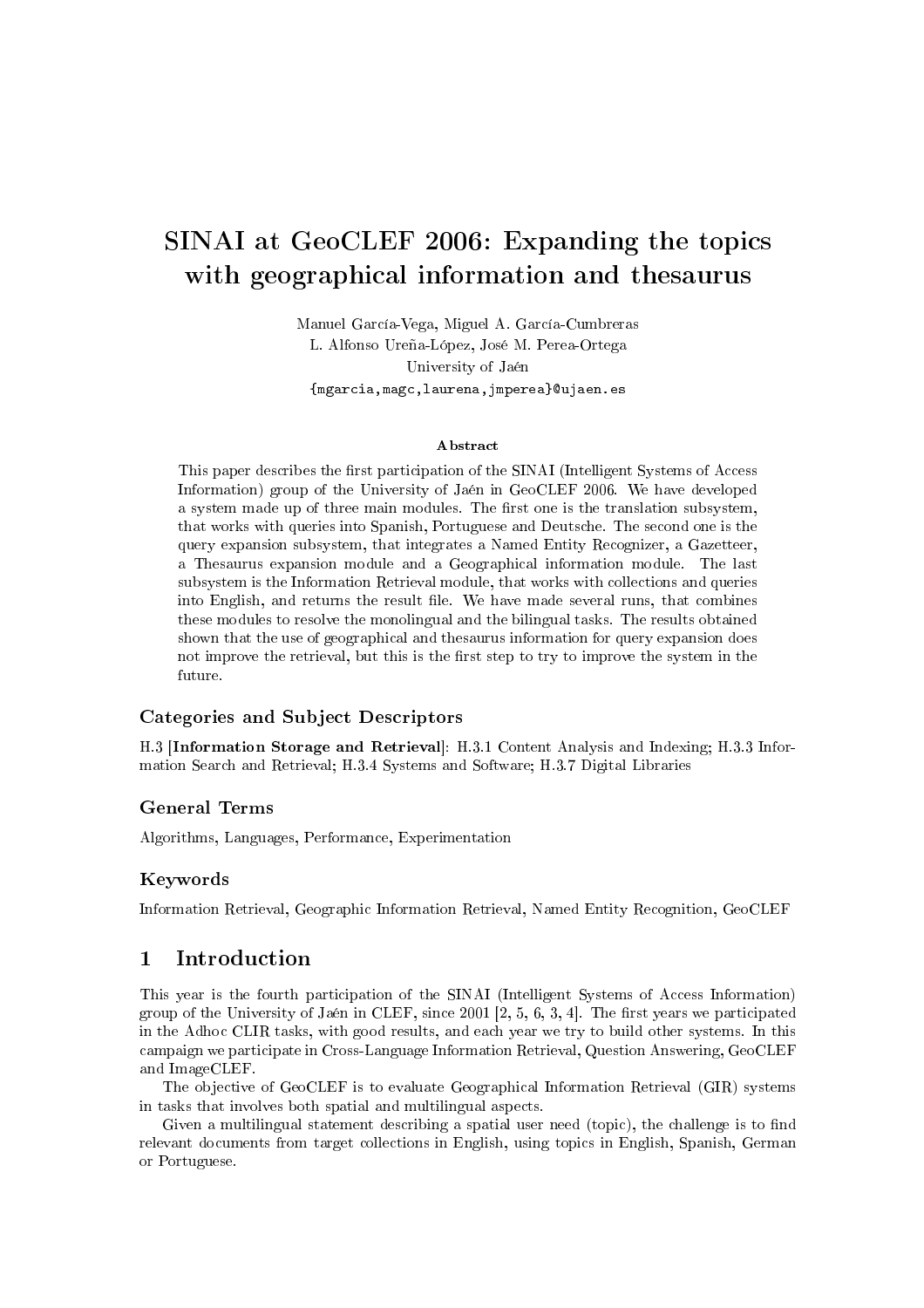The main objective of our first participation in GeoCLEF have been the study of the problem of this task, and the development of a system that returns relevant documents.

The Cross-Language Geographic Information Retrieval (GIR) system developed at the University of Jaén has been designed to retrieve relevant documents that contain geographic tags.

For this reason, our system consist of several modules: Translation, Named Entity Recognition-Gazetteer, Geographical Information Subsystem and Thesaurus Expansion Subsystem.

This paper is organized as follows: section 2 describes the whole system and each module of the system in detail. Then, in the section 3 experiments and results are described.

Finally, the conclusions about our participation in GeoClef 2006 are expounded, and some future work.

# 2 System Description

We propose a Geographical Information Retrieval System that is made up of five subsystems:

- Translation Subsystem: is the query translation module. This subsystem translates the queries into the other languages.
- Named Entity Recognition-Gazetteer Subsystem: is the query geo-expansion module. This subsystem uses the geographical information from Geographical Information module.
- Geographical Information Subsystem: is the module that stores the geographical data. This information has been obtained from  $Geonames<sup>1</sup>$  gazetteer.
- Thesaurus Expansion Subsystem: is the query expansion module using an own Thesaurus.
- IR Subsystem: is the Information Retrieval module. We have used the LEMUR IR sys $tem^2$ .

The combination of these subsystems gives the results of the different runs, and will be shown in section 3.

# 2.1 Translation Subsystem

The purpose of the Translation Subsystem is to translate the queries or topics that are not in English.

This module is used for the following bilingual tasks: Spanish-English, Portuguese-English and German-English.

For the translation we have used an own module, called SINTRAM (SINai TRAnslation Module), that works with several online Machine Translators, and implements several heuristics. In this case we have used an heuristic that joins the translation of a default translator (the one that we indicate, depending of the pair of languages) with these words that have another translation (using another translator).

SINTRAM works with the following online translators:

- Epals: available at  $http://www.epals.com$
- Prompt: available at  $http://translation2paralink.com$
- Reverso: available at  $http://www.reverso.net$
- Systran: available at  $http://www.systransoft.com$

<sup>1</sup>http://www.geonames.org

<sup>2</sup>http://www.lemurproject.org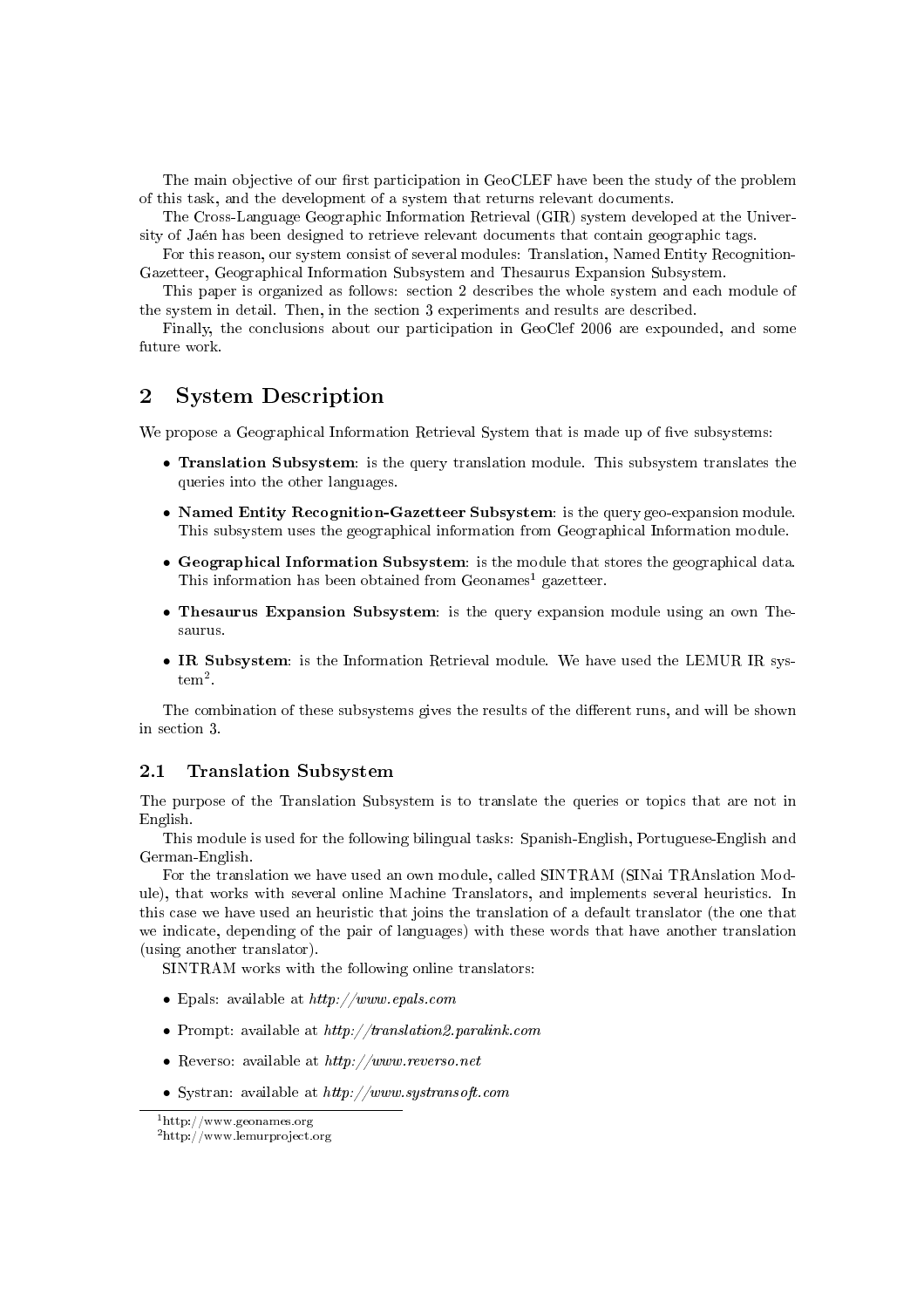

Figure 1: System architecture

# 2.2 Named Entity Recognition (NER) - Gazetteer Subsystem

The main goal of NER-Gazetteer Subsystem is to detect and recognize the entities in the queries, in order to expand the topics with geographical information. We are only interested in geographical information, so we have used only the locations detected by the NER module. The location term includes everything that is town, city, capital, country and even continent.

As we will see in the next section, the information about locations is loaded previously in the Geographical Information Subsystem, that it is related directly to the NER-Gazetteer Subsystem.

Figure 1 describes the system architecture with this relation. The NER-Gazetteer Subsystem recognizes the entities and provides this information to the Geographical Information module.

We have used the NER system that GATE<sup>3</sup> provides.

The basic operation of NER-Gazetteer module is the following:

- The first step is the preprocessing phase. Each query is preprocessed using a tokenizer, a sentence splitter and a POS tagger. The NER system we have used needs this information in order to improves the named entity detection and recognition.
- The second step is the extraction of the title of each topic and the submission to the NER. The result is saved to another *labelled topic file* with the location entities labelled.
- The last step is the detection of the geographical places, that the NER module have not detected. For this proposal we have use a Gazetteer, included also in GATE. We also

<sup>3</sup>http://gate.ac.uk/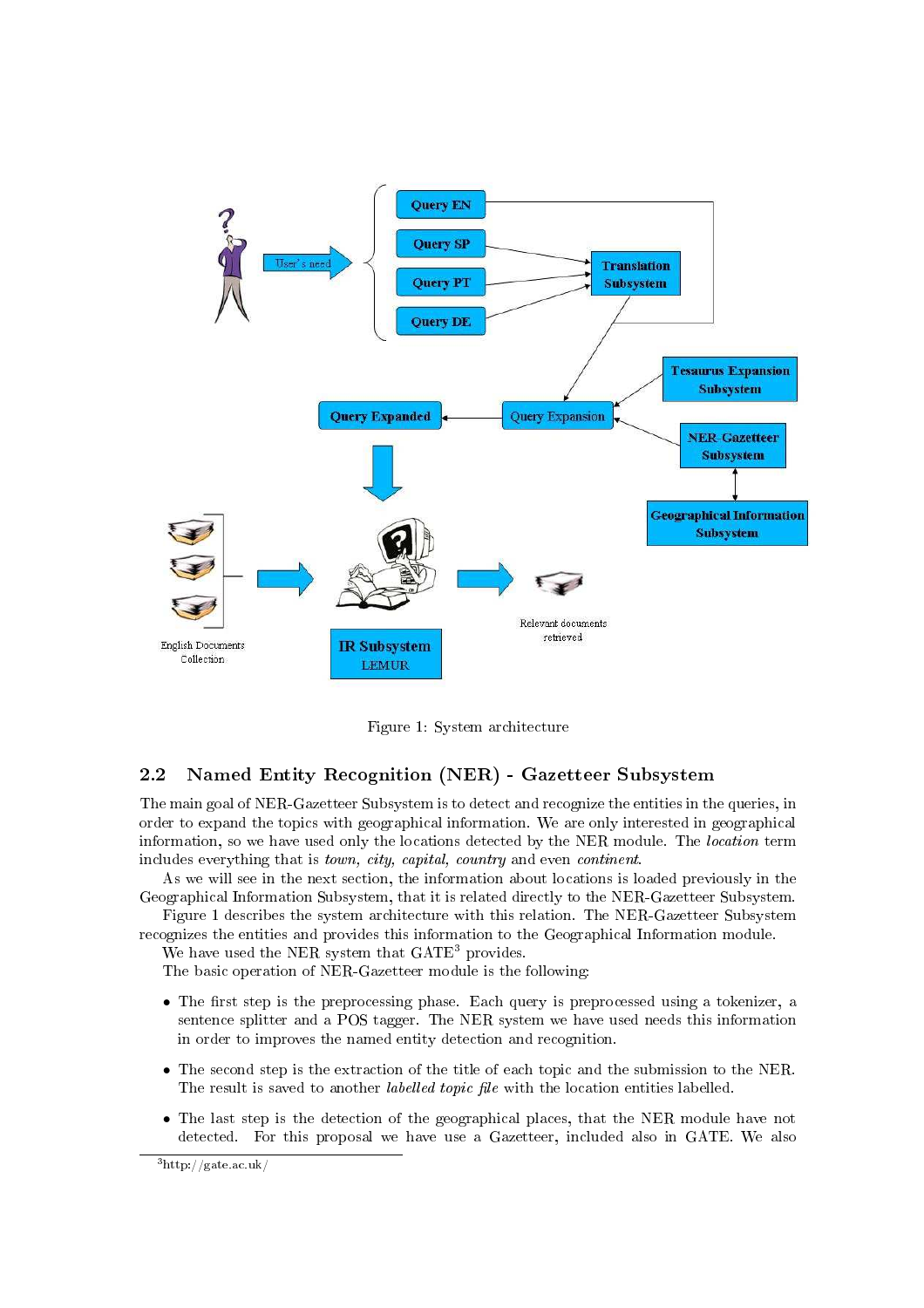include this information in an expanded topic, using an XML label.

The NER-Gazetteer Subsystem generates some labelled topics, base on the original one, adding the locations.

## 2.3 Geographical Information Subsystem

The objective of this module is to expand the locations of the topics, using geographical information. We have used *automatic query expansion*[1], a simple expansion that consists in adding terms to the query. We have obtained the geographical information from Geonames gazetteer, a free resource that provides geo-data such as geographical names and postal codes. Its database contains over six million entries for geographical names whereof 2.2 million cities and villages.

Geonames integrates geographical data such as names, altitude, population and others from various sources.

Some examples of queries that receives this module are:

- Find the capital of a country whose population is greater than X.
- Find five cities from a country whose population is greater than  $X$ .
- Find the country name of a city.
- Find the latitude and longitude from a location.

When a location is recognized by the NER subsystem we look for in the Geographical Information Subsystem.

In addition, it is necessary to consider the spatial relations found in the title ("near to(", "within X miles of ", "north of ", "south of ", etc.). Depending on the spatial relations, the search in the Geographical Information subsystem is more or less restrictive.

We also have to verify if the location is a city, a country or a continent. Depending on the location type, the expansion will become of the following way:

- If the location is a continent, we expand with the capitals of countries that belong to that continent, and with capitals if the population is greater than a number of habitants (one of ours parameters). The expansion is not very large in order to avoid noise in the recovery process.
- $\bullet$  If the location is a country, we expand with the five most important cities (with greater population) of that country.
- If the location is a city or capital, first we verified if there is some spatial relation in the topic. If exists we use the latitude and longitude information to find other relevant locations and we expand the topic with them. If there is not some spatial relation, we expand the topic only with the name from the country to which city belongs.

Finally we add the locations given back by the Geographical Information Subsystem to the topic title.

To adjust the parameters of this module, for instance the number of habitants to consider a relevant capital or the number of cities to expand, we have made experiments with the GeoCLEF 2005 framework.

# 2.4 Thesaurus Expansion Subsystem

A collection of thesauri was generated from the GeoCLEF training corpus. We were looking for words with a very high rate of document co-location. These words will be treated like synonyms and added to the topics.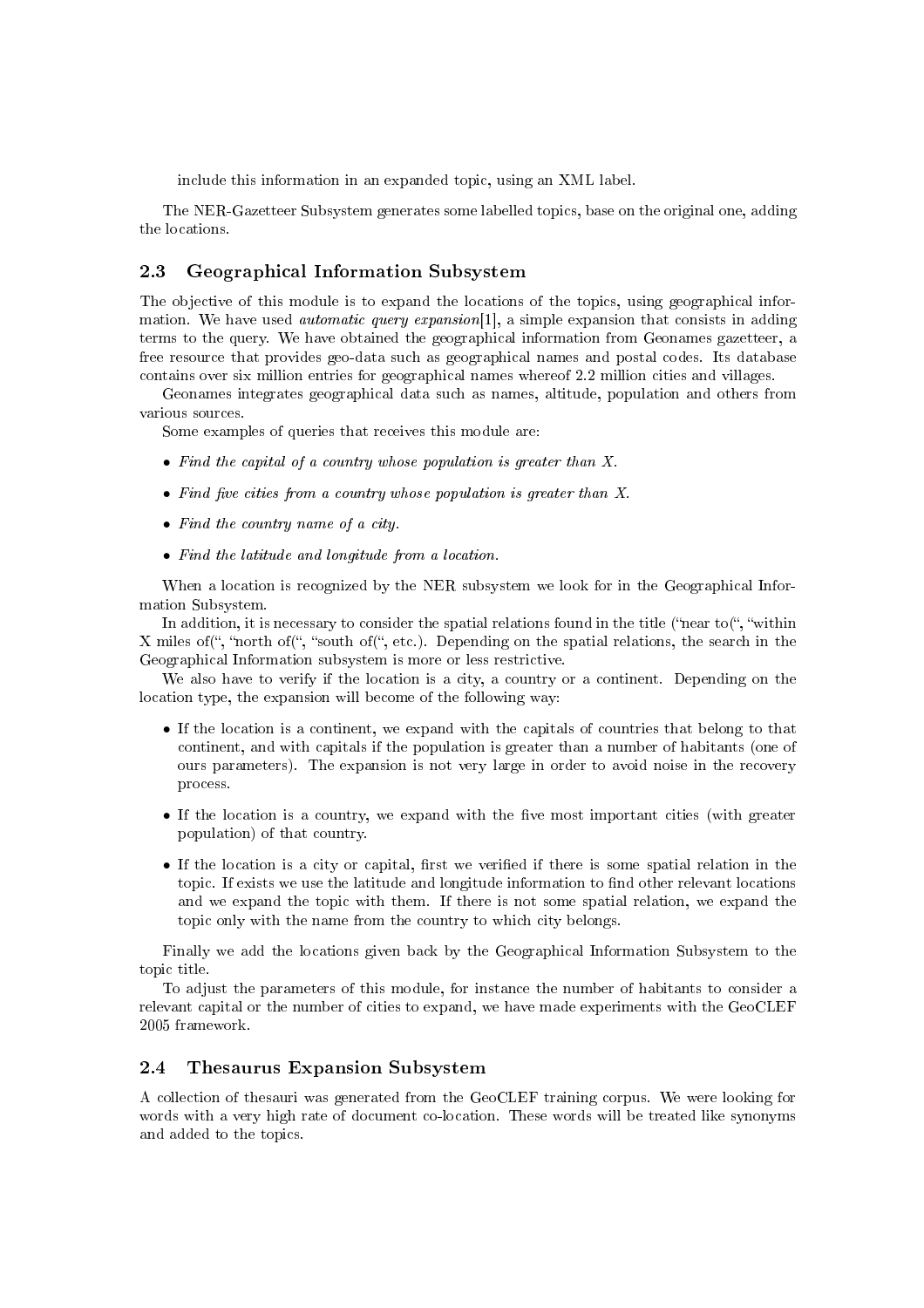For that, we generated an inverse file with the entire corpus. The file has a row for each different word of the corpus. Following each word appear all the current word frequencies for each corpus file. These rows can be treated with the standard  $TF.IDF$  [10] for words comparing test.

We probe this method with the GeoCLEF 2005 corpus and we found that a cosine similarity great than 0.9 between words was the rate that obtain best precision/recall results.

The same procedure was applied to the 2006 corpus. The thesauri collection was generated for all the names of the topics and all the thesauri words were added to its topic. The Figure 2 shows the calculated thesauri for the topics GC033 and GC034. We can see the topic code and the pairs word-similarity.

> GC033 clisham 1.000 internat 1.000 gbg's 1.000 roinbeabhal 1.000 roineabhal 0.962 roineabh 0.949 anorthosit 0.603 lingerbay 0.585 sport 0.999 competit 1.000 ruhr 1.000 brummer's 0.892 frauenballett 0.892 hyperathlet 0.892 kreisiment's 0.892 ort' 0.892 smokiest 0.892 linke 0.730 hixson's 0.728 itterbeck 0.728 fastman 0.709 ludger 0.564 ort 0.547 urs 0.515 ## world 1.000 championship 1.000 intern 1.000 tournament 1.003 ## ## GC034 malaria 1.000 plasmodium 0.950 bloland 0.902 heimlich's 0.902 imt 0.902 jauregg 0.902 neurosyphili 0.902 timpone 0.902 trach 0.902 vivax 0.902 wondering! 0.902 heimlich 0.900 audacious 0.856 greentre 0.851 bresler 0.807 lyme 0.563 protozoan 0.521 tropic 0.999 ## outbreak 1.000 prevent 1.005 vaccin 1.000 ## ##

Figure 2: Some examples of a 0.5 similarity thesauri

#### 2.5 Information Retrieval Subsystem

The English collection dataset has been indexed using LEMUR IR system. It is a toolkit<sup>4</sup> that supports indexing of large-scale text databases, the construction of simple language models for documents, queries, or subcollections, and the implementation of retrieval systems based on language models as well as a variety of other retrieval models.

The English collection include a variety of topics and geographical regions form news stories between 1994 and 1995.

Previously the English collection provided for GeoClef 2006 have been preprocessed, using the English stopwords list and the Porter stemmer [7].

Each topics set, the monolingual expanded and the bilingual translated and also expanded, is run to LEMUR.

One parameter for each experiment is the weighting function, such as Okapi [8] or TF.IDF. Another is the use or not of Pseudo-Relevant Feedback (PRF) [9].

# 3 Experiments and Results

Our baseline experiment is the following:

- We use the original English topics set
- We preprocess each topic (stopper and stemmer)
- Topics without expansion (geographical or thesaurus)
- Information Retrieval without PRF

<sup>4</sup>The toolkit is being developed as part of the Lemur Project, a collaboration between the Computer Science Department at the University of Massachusetts and the School of Computer Science at Carnegie Mellon University.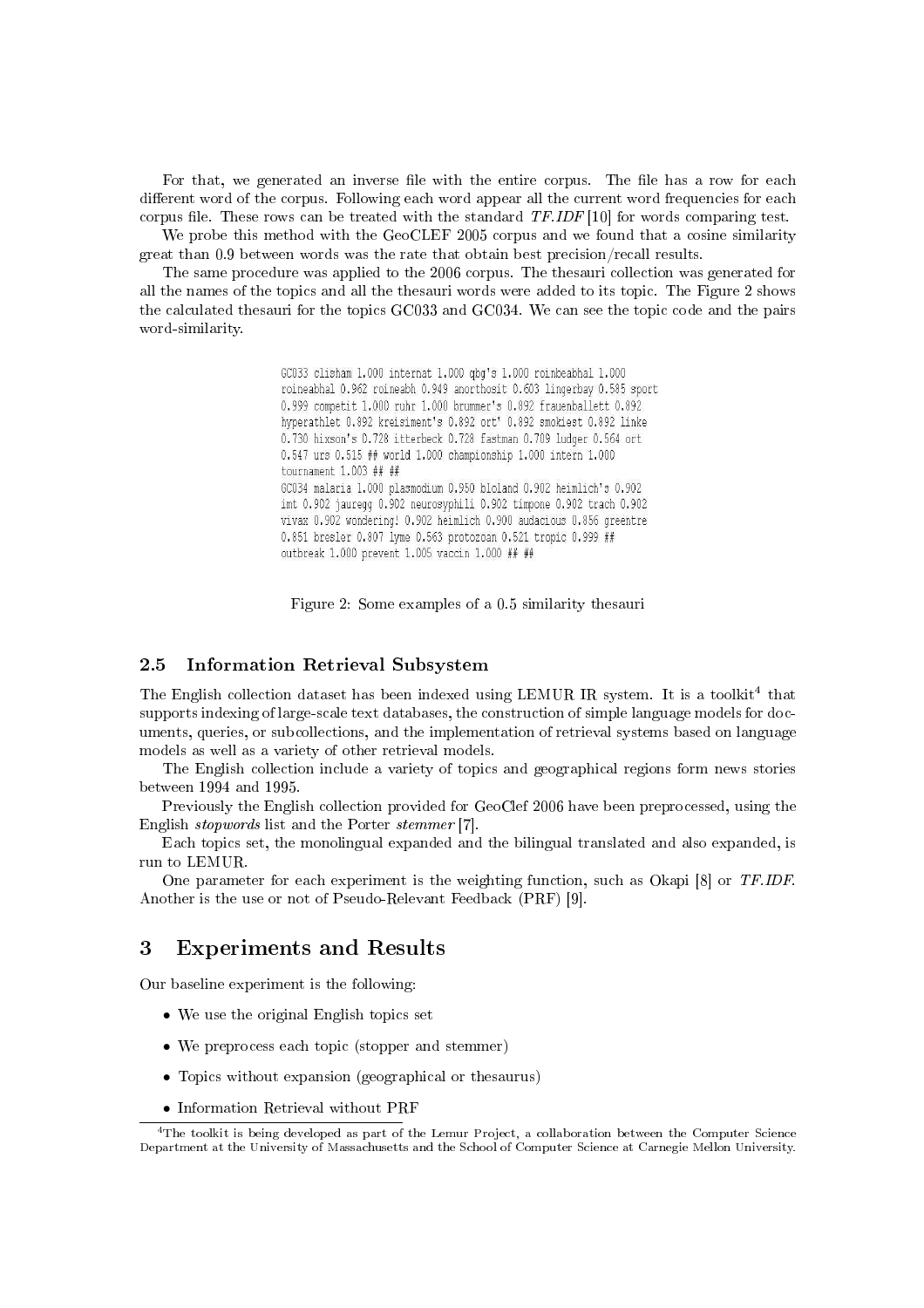| Experiment                  | Mean Average Precision | R-Precision |
|-----------------------------|------------------------|-------------|
| sinaiEnEnExp1 (best result) | 0.3223                 | 0.2934      |
| sinaiEnEnExp2               | 0.2504                 | 0.2194      |
| sinaiEnEnExp3               | 0.2295                 | 0.2027      |
| sinaiEnEnExp4               | 0.2610                 | 0.2260      |
| sinaiEnEnExp5               | 0.2407                 | 0.2094      |

Table 1: Summary of results of the monolingual task

#### 3.1 Monolingual tasks

SINAI has participated in monolingual task with five experiments and the official results are shown in Table 1.

Best results were obtained when using our baseline experiment, without adding no type of query expansion (experiment  $sinaiEnEny1$ ), only we preprocess each topic with stopper and stemmer and information retrieval process uses Okapi with feedback like weighting function. We considered all tags (title, description and narrative) in information retrieval process. The experiment sinaiEnEnExp2 is the same that the previous one but considering only *title* and *description* tags from topics for information retrieval. We use Okapi with feedback like weighting function in all experiments.

In the experiment  $sinaiEnEnExp3$  we expand only the title of topic with geographical information and considered only *title* and *description* tags from topics for information retrieval with LEMUR system.

In the experiment  $sinaiEnExp4$  we expand the title and the description of topics with thesaurus information, considering only title and description tags in information retrieval process.

In the experiment  $sinaiEnExp5$  we expand the title and the description from topics with geographical and thesaurus information. We considered only title and description tags for information retrieval.

#### 3.2 Bilingual tasks

In bilingual task we have participated with a total of five experiments: two experiments for German-English task and three experiments for Spanish-English task. The official results are shown in Table 2.

For German-English task we submit the experiment sinaiDeEnExp1 in which we have not expanded the title or the description of topics, only we have translated the topic and we preprocess it with stopper and stemmer. The retrieval process uses Okapi with feedback like weighting function too. We considered all tags *(title, description* and *narrative)* for information retrieval process in this experiment. We submit the experiment  $sinaiDeEnExp2$  for German-English task too. It is the same that previous one but only considering the title and description tags for information retrieval.

For Spanish-English, in the experiment  $sinaiEsEnExp1$ , we have not expanded the topics, only we have translated it and we preprocess it with stopper and stemmer. We considered all tags (title, description and narrative) for information retrieval process in this experiment. We submit the experiment sinaiEsEnExp2 for Spanish-English task too. It is the same that previous one but only considering the title and description tags for information retrieval.

Finally, in the experiment  $sinaiEsEnExp3$ , we expand the title of topics with geographical information, considering only the title and description tags for information retrieval.

# 4 Conclusions and Future work

In this paper, we have presented the experiment carried out in our first participation in the GeoCLEF campaign. We have only tried to verify if the topic expansion with geographical and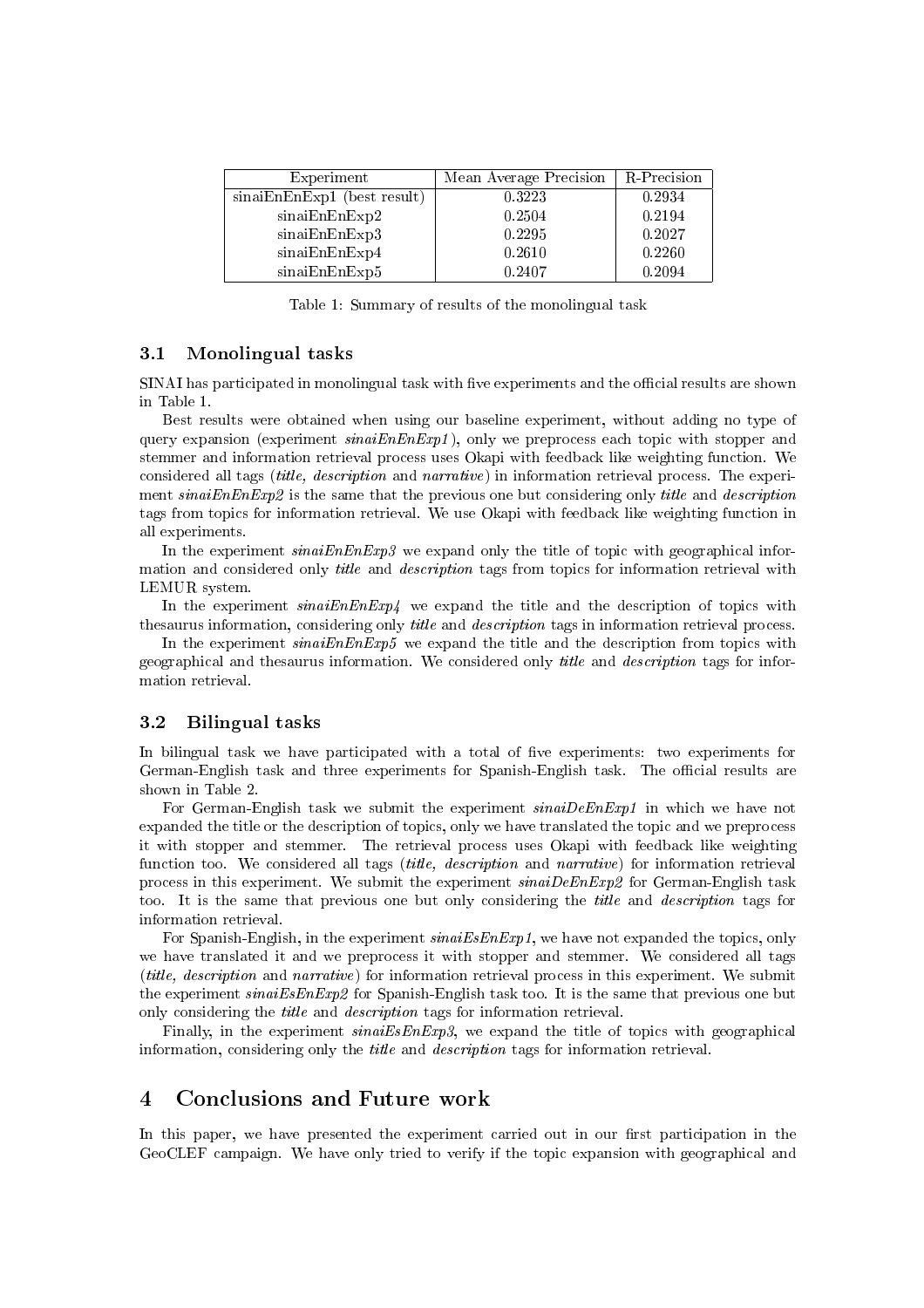| Experiment    | Query Language | Mean Average Precision | R-Precision |
|---------------|----------------|------------------------|-------------|
| sinaiDeEnExp1 | German         | 0.1868                 | 0.1649      |
| sinaiDeEnExp2 | German         | 0.2163                 | 0.1955      |
| sinaiEsEnExp1 | Spanish        | 0.2707                 | 0.2427      |
| sinaiEsEnExp2 | Spanish        | 0.2256                 | 0.2063      |
| sinaiEsEnExp3 | Spanish        | 0.2208                 | 0.2041      |

Table 2: Summary of results of the bilingual tasks

thesaurus information increases the effectiveness of the information retrieval process. Evaluation results show that the use of geographical and thesaurus information does not improve the retrieval. But this is the first step for improving the system in the future.

Several reasons exist to explain the worse results obtained with the expansion of topics:

- The NER used sometimes did not work well, because in various topics some entities are recognized and other no. For the future we will try with another NERs.
- In topics, sometimes, appear compound locations like New England, Middle East, Eastern Bloc, etc. that are not in Geographical Information Subsystem. Would be interesting to create rules to control this.
- Depending on spatial relation in topic, we could improve the expansion, testing so that cases work better to add more locations or less.

Therefore, we will try to improve the NER-Gazetteer Subsystem and the Thesaurus Expansion Subsystem to obtain one better query expansion.

# 5 Acknowledgments

This work has been supported by Spanish Government with grant TIC2003-07158-C04-04.

# References

- [1] D. Buscaldi, P. Rosso, and E. Sanchis-Arnal. A wordnet-based query expansion method for geographical information retrieval. Working Notes for the CLEF 2005 Workshop, 2005.
- [2] F. Martínez-Santiago, M.C. Díaz-Galiano, M. García-Vega, M.T. Martín-Valdivia, and L.A. Ureña-López. Sinai on clef 2001: Calculating translation probabilities with semcor. Advances in Cross-Language Information Retrieval. Editor Carol Peters. Lecture Notes in Computer Science. Springer-Verlag, pages 185–192, 2001.
- [3] F. Martínez-Santiago, M.A. García-Cumbreras, M.C. Díaz-Galiano, and L.A. Ureña-López. Sinai at clef 2004: Using machine translation resources with mixed 2-step rsv merging algorithm. CLEF 2004 (Cross Language Evaluation Forum), 2004.
- [4] F. Martínez-Santiago, M.A. García-Cumbreras, Arturo Montejo-Ráez, and L.A. Ureña-López. Sinai at clef 2005: Multi-8 two-years-on and multi-8 merging-only tasks. Lecture Notes in Computer Science. Springer-Verlag, 2005.
- [5] F. Martínez-Santiago, M.T. Martín-Valdivia, and L.A. Ureña-López. Sinai on clef 2002: Experiments with merging strategies. Advances in Cross-Language Information Retrieval. Editor Carol Peters. Lecture Notes in Computer Science. Springer-Verlag, pages 187-197, 2002.